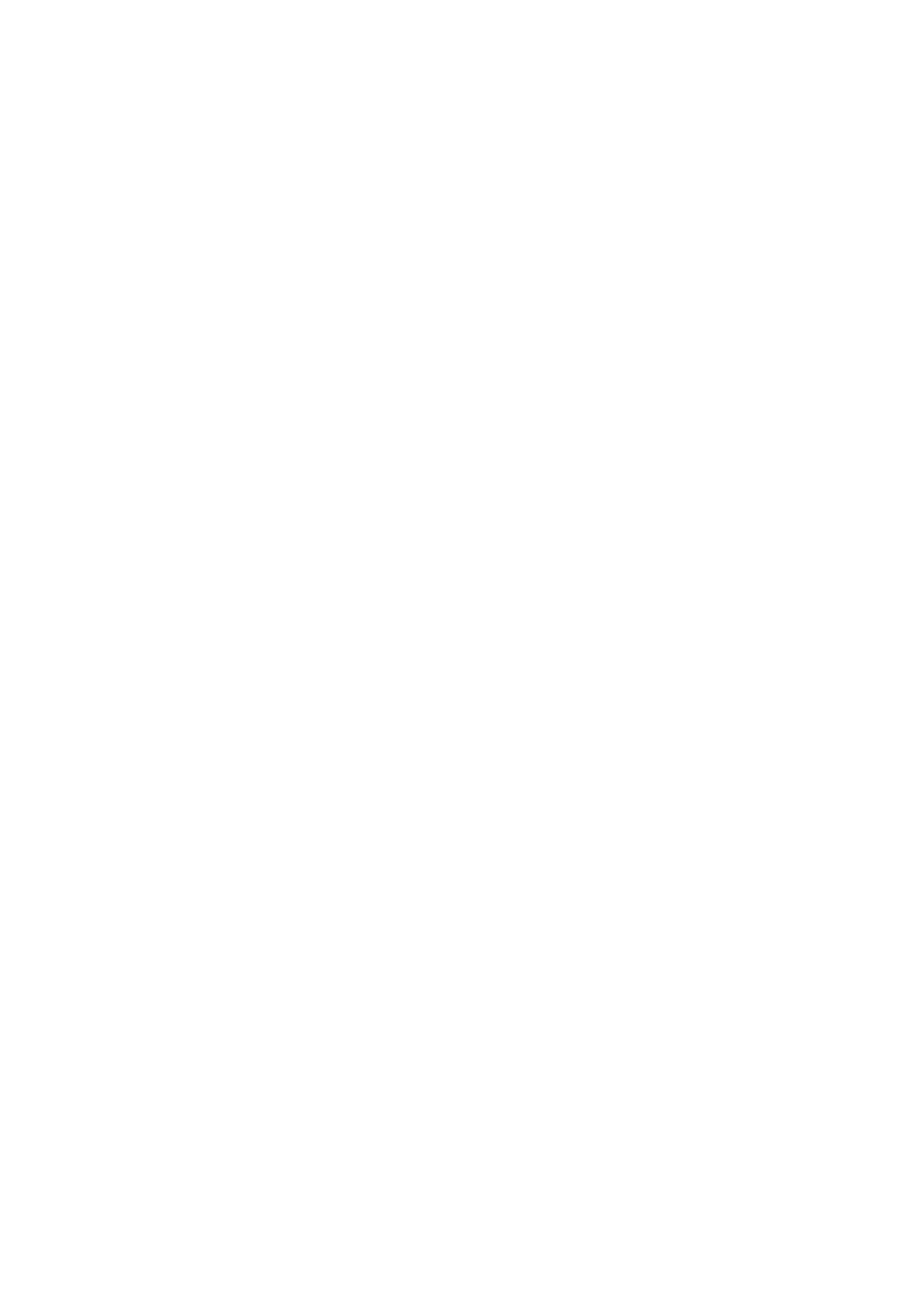## **ELECTROTECHNOLOGY**

**Attempt SIX questions only.**

**All questions carry equal marks.**

## **Marks for each part question are shown in brackets.**

1. Fig Q1 shows a supply system fed with a different voltage at each end. The resistance of the twin supply cable ('go and return') is 0.001  $\Omega/m$ .

Calculate EACH of the following:

| (a) the current supplied from each end of the system; |  |
|-------------------------------------------------------|--|
|                                                       |  |

- (b) the p.d. at each of the three load points; (6)
- (c) the power lost in the supply cables.



Fig Q1

(4)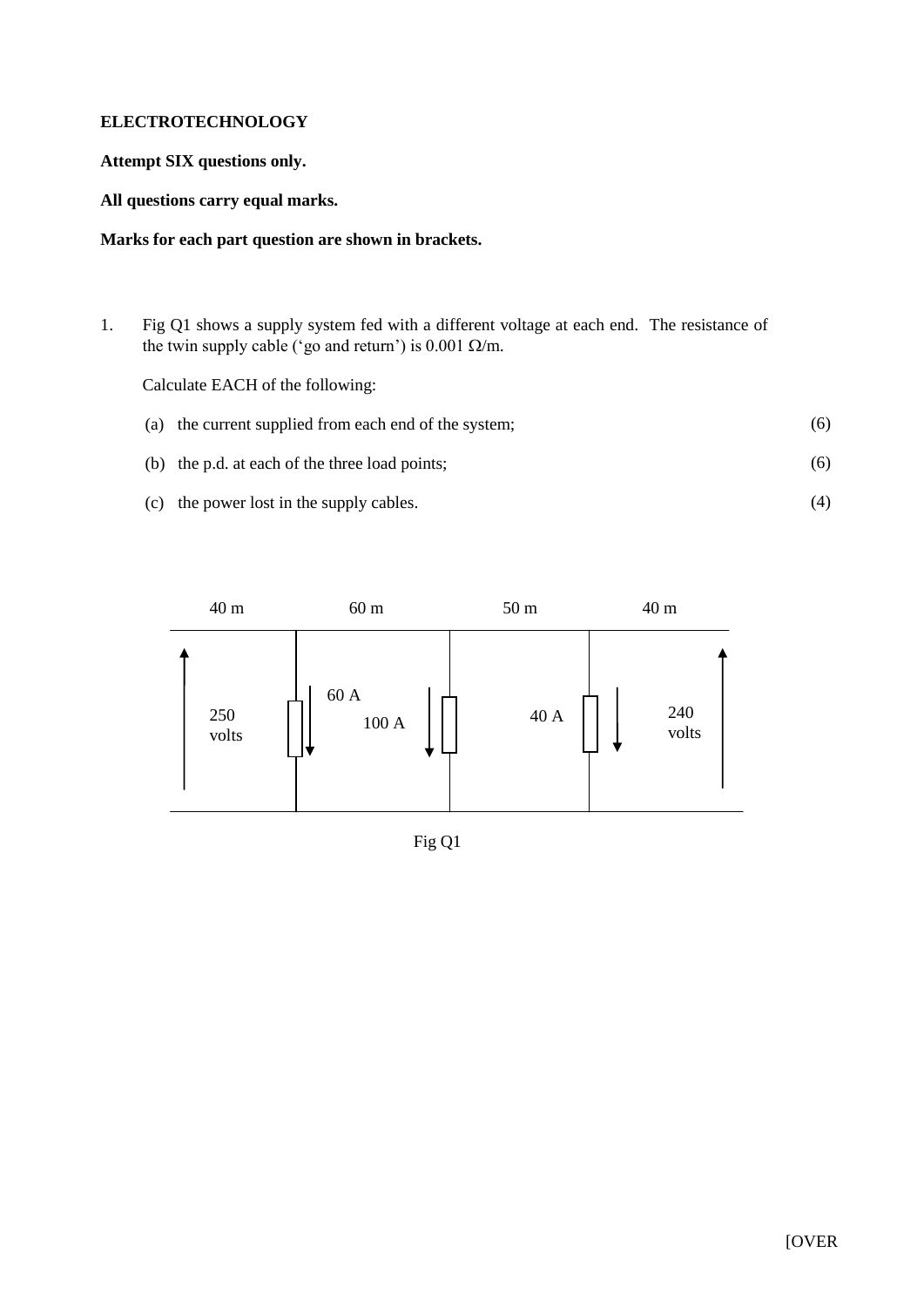2. A capacitor of 500  $\mu$ F is charged from a 24 V d.c. supply via a 200  $\Omega$  resistor. When fully charged it is disconnected from the power supply and connected across a 20  $\Omega$  resistor in order to be discharged.

Calculate EACH of the following:

|     | (a) the peak charging current;                                     | (2) |
|-----|--------------------------------------------------------------------|-----|
|     | (b) the time for the capacitor to become fully charged;            | (2) |
|     | (c) the time taken for the capacitor to charge to $12 \text{ V}$ ; | (3) |
|     | (d) the voltage across the capacitor after 25 ms of charging;      | (3) |
|     | (e) the peak discharge current;                                    | (2) |
| (f) | the discharge current after 5 ms;                                  | (2) |
| (g) | the voltage across the capacitor after 5 ms of discharge.          | (2) |
|     |                                                                    |     |

3. A power silicon transistor with the characteristics shown in Worksheet Q3 has a maximum permissible dissipation of 16 Watts.

|     | (a) Plot a dissipation curve of 16 Watts on the characteristics.                                                                                                                                   | (6) |
|-----|----------------------------------------------------------------------------------------------------------------------------------------------------------------------------------------------------|-----|
|     | (b) Determine, by superimposing a suitable load line on the characteristics, the minimum<br>safe value of collector load resistance which may be used with a supply voltage of<br>$12 \text{ V}$ . | (6) |
| (c) | Determine from the characteristics the variation in collector current when a signal of<br>$+/-$ 40 mA is applied to the base if the bias is fixed at 60 mA.                                        | .4) |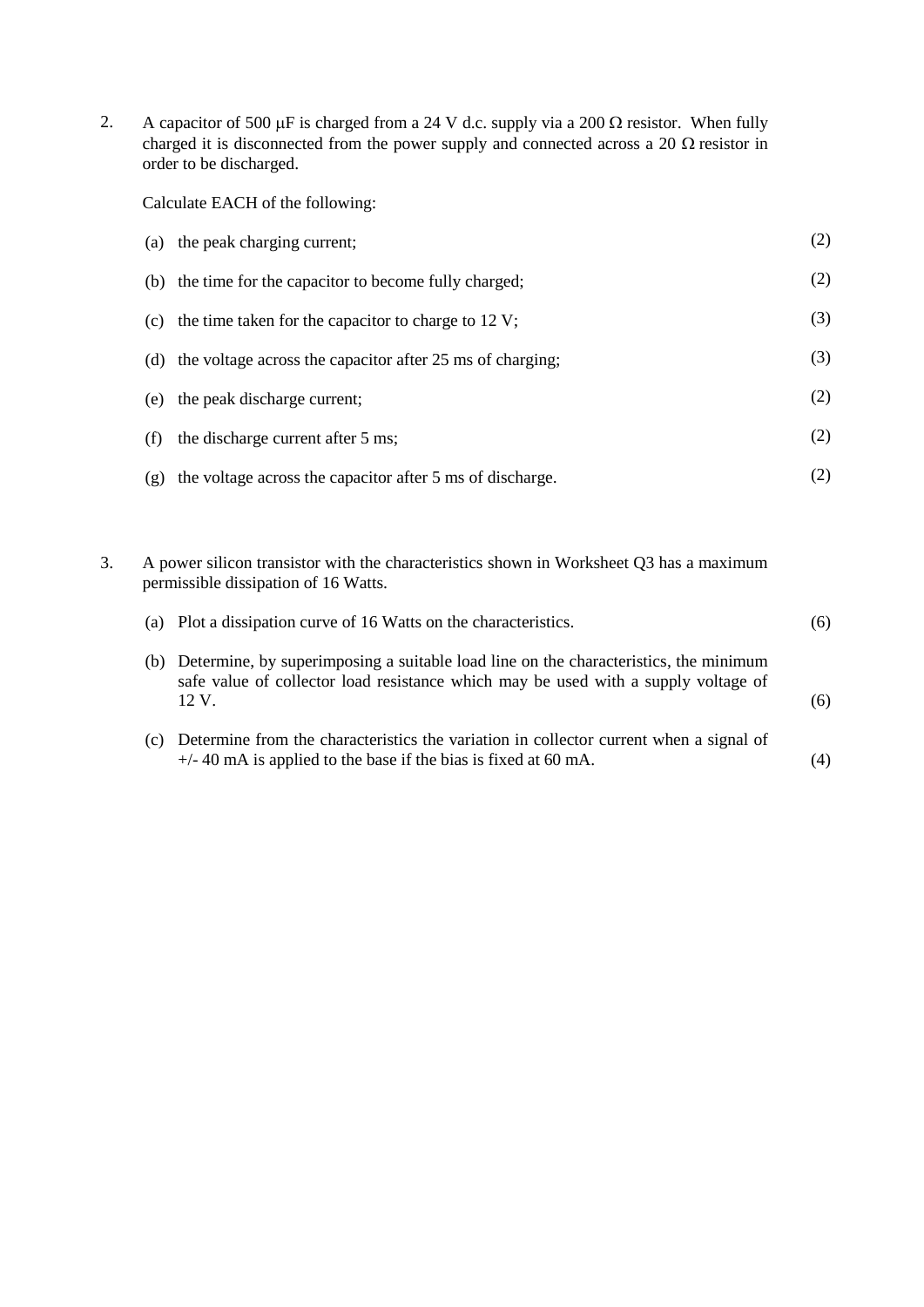4. The circuit shown in Fig Q4 is supplied from a 400 Hz a.c. supply.

Determine EACH of the following:

- (a) the supply voltage *V*; (4)
- (b) the value of the resistor *R* and the capacitor *C*; (6)
- (c) the p.d. across the resistor *R*; (3)
- (d) the p.d. across the capacitor *C*. (3)





5. Three identical coils each of inductance 0.1 H and resistance 30  $\Omega$  are connected in delta to a three phase three wire supply of 440 V 50 Hz. Three identical capacitors connected in star are now joined to the same supply to raise the overall power factor to 0.9 lag.

Calculate EACH of the following:

| (a) the value of each capacitor;              |  |
|-----------------------------------------------|--|
| (b) the percentage reduction in line current; |  |

(c) the kVA taken by the capacitors. (4)